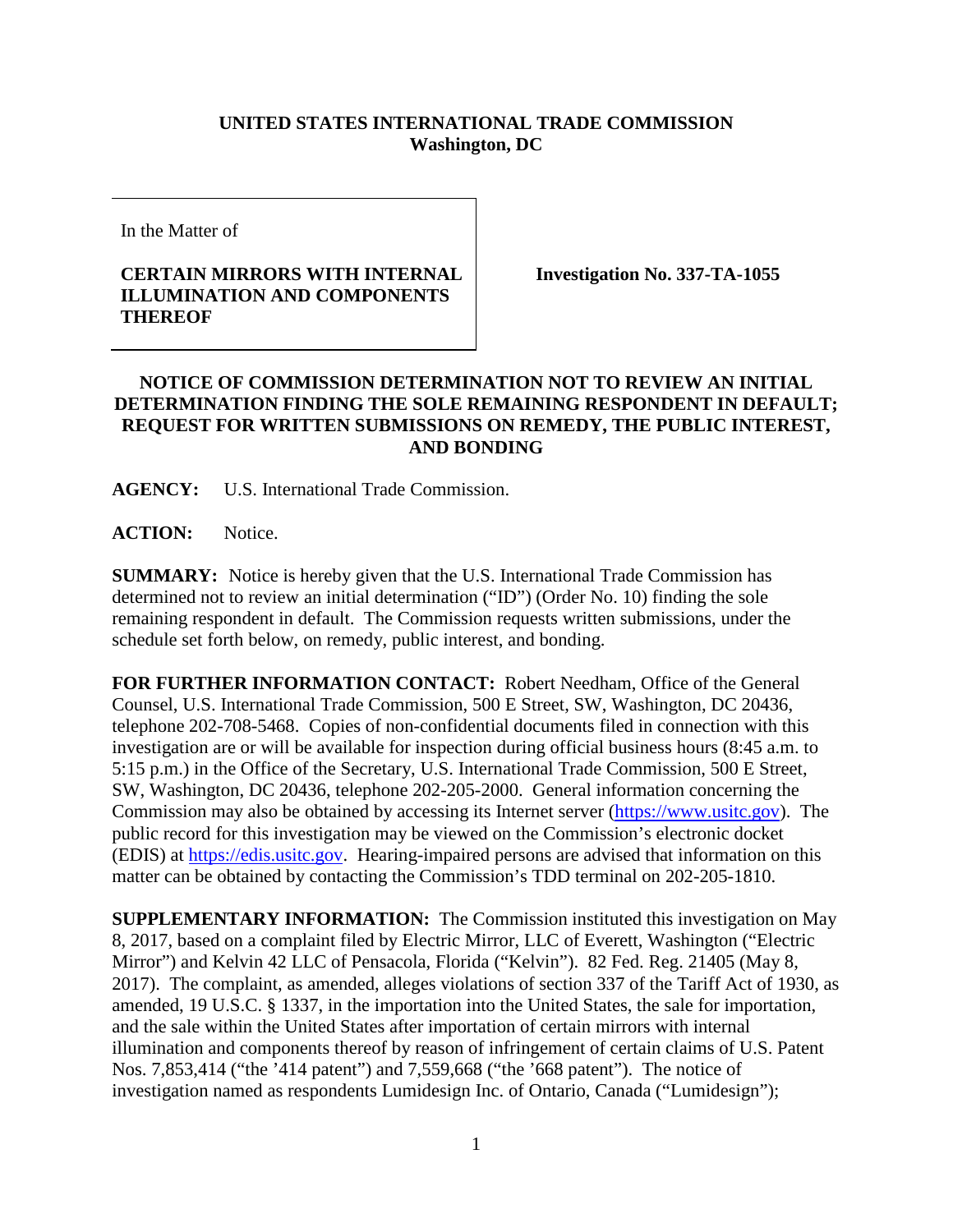Majestic Mirrors & Frame, LLC of Miami, Florida ("Majestic"); and Project Light, LLC (d/b/a Project Light, Inc., Prospetto Light, LLC, and/or Prospetto Lighting, LLC) of Stow, Ohio ("Project Light"). The Office of Unfair Import Investigations was not named as a party to the investigation.

The Commission previously terminated the investigation in part based on withdrawal of allegations concerning complainant Kelvin, respondent Majestic, and the '668 patent. Order No. 6 (June 19, 2017), *not reviewed* Notice (July 10, 2017). The Commission also previously terminated the investigation with respect to respondent Lumidesign based on a settlement agreement. Order No. 8 (July 6, 2017), *not reviewed* Notice (July 27, 2017).

The Commission successfully served the complaint and notice of investigation on Project Light on May 3, 2017. *See* Memorandum in Support of Motion by Complainant Electric Mirror, LLC for an Order to Show Cause And for Entry of Default as to Sole Remaining Respondent Project Light, LLC And to Suspend the Procedural Schedule (June 26, 2017) at Ex. A. On June 26, 2017, Electric Mirror moved for an order directing Project Light to show cause why it should not be held in default for failing to respond to the complaint, notice of investigation, and discovery requests. *Id.* at 1. On July 10, 2017, the ALJ granted the motion and ordered Project Light to show cause why it should not be held in default. Project Light did not respond.

On August 3, 2017, the ALJ issued the subject ID, finding Project Light in default. No petition for review of the ID was filed.

The Commission has determined not to review the subject ID.

Section  $337(g)(1)$  and Commission Rule 210.16(c) authorize the Commission to order relief against a respondent found in default, unless, after considering the public interest, it finds that such relief should not issue.

In connection with the final disposition of this investigation, the Commission may: (1) issue an order that could result in the exclusion of articles manufactured or imported by Project Light; and/or (2) issue cease and desist orders that could result in Project Light being required to cease and desist from engaging in unfair acts in the importation and sale of such articles. Accordingly, the Commission is interested in receiving written submissions that address the form of remedy, if any, that should be ordered. If a party seeks exclusion of an article from entry into the United States for purposes other than entry for consumption, the party should so indicate and provide information establishing that activities involving other types of entry either are adversely affecting it or likely to do so. For background, see *Certain Devices for Connecting Computers via Telephone Lines*, Inv. No. 337–TA–360, USITC Pub. No. 2843, Comm'n Op. at 7-10 (December 1994).

If the Commission contemplates some form of remedy, it must consider the effects of that remedy upon the public interest. The factors that the Commission will consider include the effect that the exclusion order and/or cease and desists orders would have on (1) the public health and welfare, (2) competitive conditions in the U.S. economy, (3) U.S. production of articles that are like or directly competitive with those that are subject to investigation, and (4) U.S.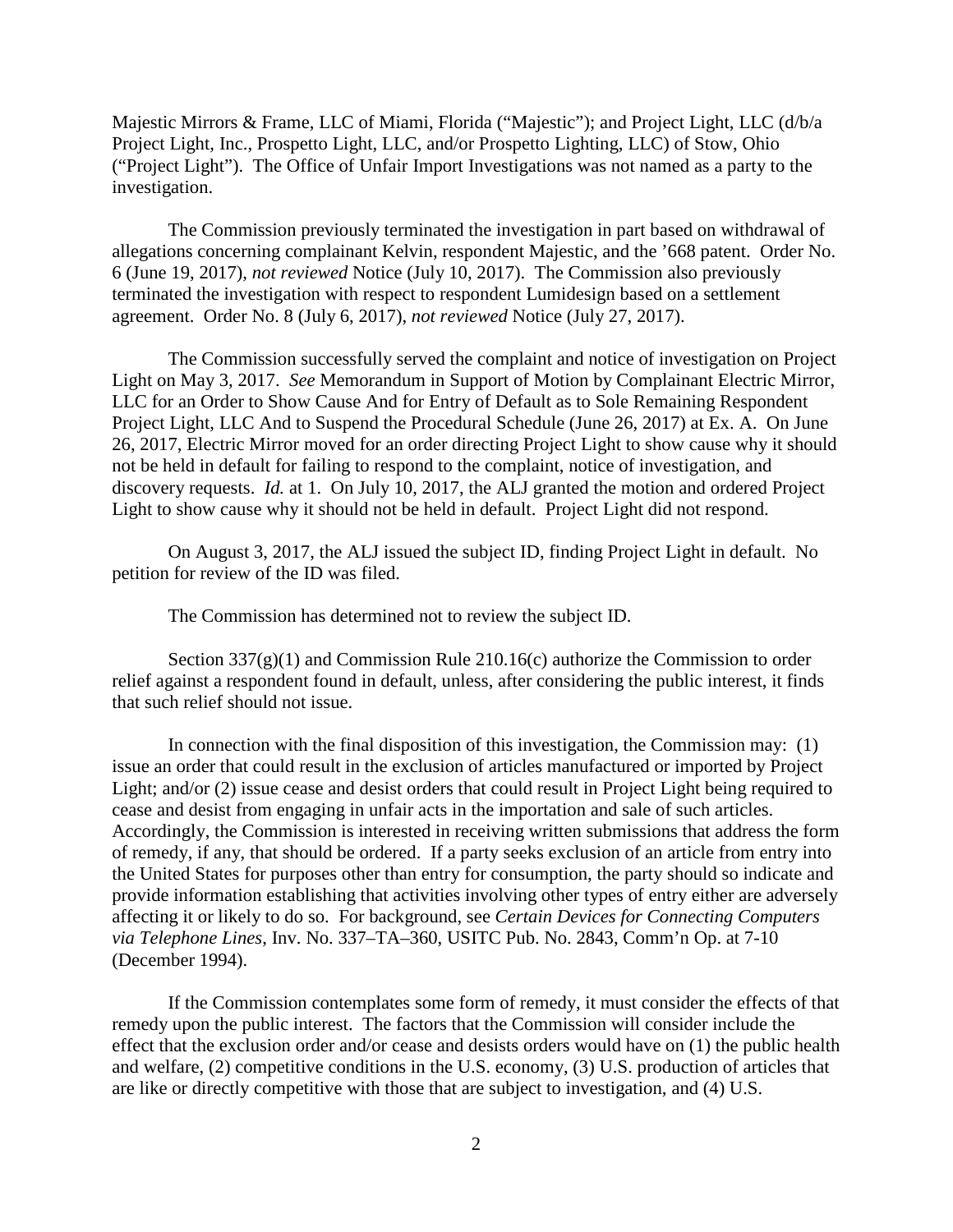consumers. The Commission is therefore interested in receiving written submissions that address the aforementioned public interest factors in the context of this investigation.

If the Commission orders some form of remedy, the U.S. Trade Representative, as delegated by the President, has 60 days to approve or disapprove the Commission's action. *See* Presidential Memorandum of July 21, 2005, 70 Fed. Reg. 43251 (July 26, 2005). During this period, the subject articles would be entitled to enter the United States under bond, in an amount determined by the Commission and prescribed by the Secretary of the Treasury. The Commission is therefore interested in receiving submissions concerning the amount of the bond that should be imposed if a remedy is ordered.

**WRITTEN SUBMISSIONS:** Parties to the investigation, interested government agencies, and any other interested parties are encouraged to file written submissions on the issues of remedy, the public interest, and bonding. Electric Mirror is requested to submit proposed remedial orders for the Commission's consideration. Electric Mirror is also requested to state the HTSUS numbers under which the accused products are imported, and to state the date that the '414 patent expires. Electric Mirror is further requested to supply identification information on any known importers.

Written submissions and proposed remedial orders must be filed no later than the close of business on September 5, 2017. Reply submissions must be filed no later than the close of business on September 12, 2017. No further submissions on these issues will be permitted unless otherwise ordered by the Commission.

Persons filing written submissions must file the original document electronically on or before the deadline stated above and submit eight true paper copies to the Office of the Secretary pursuant to section 210.4(f) of the Commission's Rules of Practice and Procedure (19 CFR 210.4(f)). Submissions should refer to the investigation number ("Inv. No. 337–TA–1055") in a prominent place on the cover page and/or the first page. (*See* Handbook for Electronic Filing Procedures, [https://www.usitc.gov/secretary/documents/handbook\\_on\\_filing\\_procedures.pdf\)](https://www.usitc.gov/secretary/documents/handbook_on_filing_procedures.pdf). Persons with questions regarding filing should contact the Secretary (202–205–2000).

Any person desiring to submit a document to the Commission in confidence must request confidential treatment. All such requests should be directed to the Secretary to the Commission and must include a full statement of the reasons why the Commission should grant such treatment. *See* 19 CFR 201.6. Documents for which confidential treatment by the Commission is properly sought will be treated accordingly. All information, including confidential business information and documents for which confidential treatment is properly sought, submitted to the Commission for purposes of this Investigation may be disclosed to and used: (i) by the Commission, its employees and Offices, and contract personnel (a) for developing or maintaining the records of this or a related proceeding, or (b) in internal investigations, audits, reviews, and evaluations relating to the programs, personnel, and operations of the Commission including under 5 U.S.C. Appendix 3; or (ii) by U.S. government employees and contract